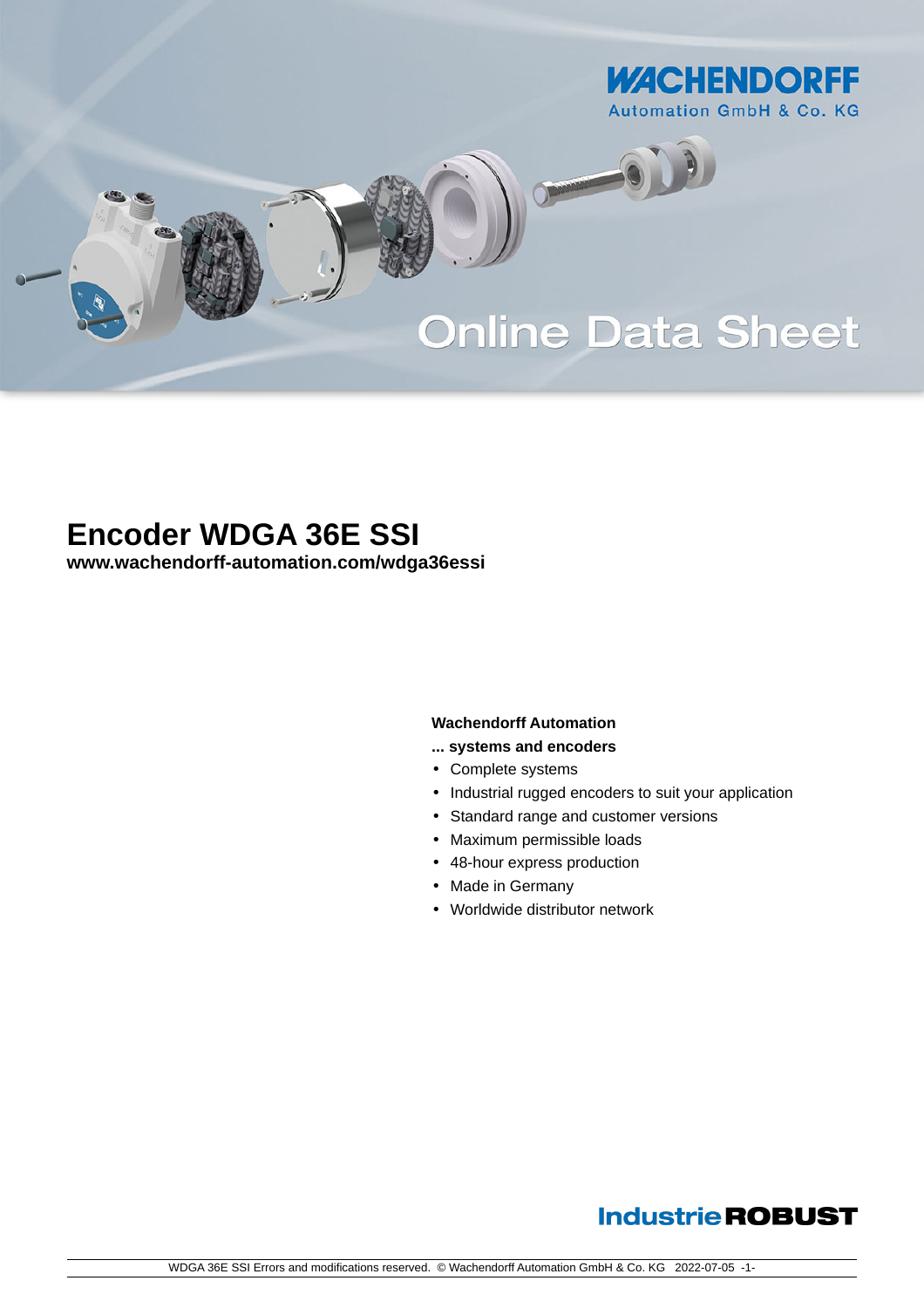# **Encoder WDGA 36E absolute SSI magnetic, with EnDra® -Technology**







- EnDra<sup>®</sup> multiturn technology:
- maintenance-free and environmentally friendly
- SSI, gray or binary
- Single-turn/Multi-turn (16 bit / 43 bit)
- Forward-looking technology with 32 bit processor
- 2-colour-LED as indicator for operating condition

**[www.wachendorff-automation.com/wdga36essi](https://www.wachendorff-automation.com/wdga36essi)**

| <b>Mechanical Data</b>                                 |                                                                                  |  |  |  |  |  |  |
|--------------------------------------------------------|----------------------------------------------------------------------------------|--|--|--|--|--|--|
| Housing                                                |                                                                                  |  |  |  |  |  |  |
| Flange                                                 | hollow shaft (blind-bored)                                                       |  |  |  |  |  |  |
| Flange material                                        | aluminum                                                                         |  |  |  |  |  |  |
| Housing cap                                            | stainless steel                                                                  |  |  |  |  |  |  |
| - 1. Spring plate<br>compensation                      | axial: $\pm 0.2$ mm. radial: $\pm 0.1$ mm                                        |  |  |  |  |  |  |
| Housing                                                | Ø 36 mm                                                                          |  |  |  |  |  |  |
|                                                        |                                                                                  |  |  |  |  |  |  |
| Shaft(s)                                               |                                                                                  |  |  |  |  |  |  |
| Starting torque                                        | approx. 0.3 Ncm at ambient<br>temperature                                        |  |  |  |  |  |  |
| Shaft                                                  | Ø6 mm                                                                            |  |  |  |  |  |  |
| Insertion depth min.                                   | 8 mm                                                                             |  |  |  |  |  |  |
| Insertion depth max.                                   | $17 \text{ mm}$                                                                  |  |  |  |  |  |  |
| Max. Permissible shaft<br>loading radial               | 80 N                                                                             |  |  |  |  |  |  |
| Max. Permissible shaft<br>loading axial                | 50 N                                                                             |  |  |  |  |  |  |
|                                                        |                                                                                  |  |  |  |  |  |  |
| Shaft                                                  | Ø 6.35 mm, Ø 1/4"                                                                |  |  |  |  |  |  |
| Insertion depth min.                                   | 8 mm                                                                             |  |  |  |  |  |  |
| Insertion depth max.                                   | 17 mm                                                                            |  |  |  |  |  |  |
| Max. Permissible shaft<br>loading radial               | 80 N                                                                             |  |  |  |  |  |  |
| Max. Permissible shaft<br>loading axial                | 50 N                                                                             |  |  |  |  |  |  |
|                                                        |                                                                                  |  |  |  |  |  |  |
| <b>Bearings</b><br>Bearings type                       | 2 precision ball bearings                                                        |  |  |  |  |  |  |
| Nominale service life                                  | 1.4 x 10'8 revs. at 100 % rated shaft                                            |  |  |  |  |  |  |
|                                                        | load                                                                             |  |  |  |  |  |  |
|                                                        | 2 x 10'9 revs. at 40 % rated shaft load<br>1.7 x 10'10 revs. at 20 % rated shaft |  |  |  |  |  |  |
|                                                        | load                                                                             |  |  |  |  |  |  |
| Max. operating speed                                   | 12000 rpm                                                                        |  |  |  |  |  |  |
|                                                        |                                                                                  |  |  |  |  |  |  |
| Machinery Directive: basic data safety integrity level |                                                                                  |  |  |  |  |  |  |
| $MTTF_d$                                               | 1000 a                                                                           |  |  |  |  |  |  |
| Mission time (TM)                                      | 20 a                                                                             |  |  |  |  |  |  |
| Nominale service life (L10h)                           | 1.7 x 10'10 revs. at 20 % rated shaft<br>load and 12000 rpm                      |  |  |  |  |  |  |
| Diagnostic coverage (DC)                               | 0 %                                                                              |  |  |  |  |  |  |
|                                                        |                                                                                  |  |  |  |  |  |  |
| <b>Electrical Data</b>                                 |                                                                                  |  |  |  |  |  |  |
| Power supply/Current<br>consumption                    | 4,75 VDC up to 32 VDC: typ. 50 mA                                                |  |  |  |  |  |  |
| Power consumption                                      | max. 0.5 W                                                                       |  |  |  |  |  |  |

| Power supply/Current<br>consumption                                                  | 4,75 VDC up to 5,5 VDC: typ. 80 mA                     |  |  |  |  |  |
|--------------------------------------------------------------------------------------|--------------------------------------------------------|--|--|--|--|--|
| Power consumption                                                                    | max. 0.44 W                                            |  |  |  |  |  |
|                                                                                      |                                                        |  |  |  |  |  |
| <b>Sensor data</b>                                                                   |                                                        |  |  |  |  |  |
| Single-turn technology                                                               | innovative hall sensor technology                      |  |  |  |  |  |
| Single-turn resolution                                                               | up to $65,536$ steps/ $360^{\circ}$ (16 bit)           |  |  |  |  |  |
| Single-turn accuracy                                                                 | ± 0.0878° (<br>12 bit)                                 |  |  |  |  |  |
| Single-turn repeat accuracy                                                          | ± 0.0878° (<br>12 bit)                                 |  |  |  |  |  |
| Internal cycle time                                                                  | 600 µs                                                 |  |  |  |  |  |
| Multi-turn technology                                                                | patented EnDra® technology no<br>battery, no gear.     |  |  |  |  |  |
| Multi-turn resolution                                                                | up to 43 bit.                                          |  |  |  |  |  |
|                                                                                      |                                                        |  |  |  |  |  |
| <b>Environmental data</b>                                                            |                                                        |  |  |  |  |  |
| <b>Environmental data:</b>                                                           |                                                        |  |  |  |  |  |
| ESD (DIN EN 61000-4-2):                                                              | 8 kV                                                   |  |  |  |  |  |
| Burst (DIN EN 61000-4-4):                                                            | 2 kV                                                   |  |  |  |  |  |
| includes EMC:                                                                        | DIN EN 61000-6-2<br>DIN EN 61000-6-3<br>DIN EN 61326-1 |  |  |  |  |  |
| Vibration:<br>(DIN EN 60068-2-6)                                                     | 300 m/s <sup>2</sup> (10 Hz up to 2000 Hz)             |  |  |  |  |  |
| Shock:<br>(DIN EN 60068-2-27)                                                        | 5000 m/s <sup>2</sup> (6 ms)                           |  |  |  |  |  |
| Design:                                                                              | according DIN VDE 0160                                 |  |  |  |  |  |
| Turn on time:                                                                        | <1,5 s                                                 |  |  |  |  |  |
|                                                                                      |                                                        |  |  |  |  |  |
| <b>Interface</b>                                                                     |                                                        |  |  |  |  |  |
| Interface:                                                                           | SSI                                                    |  |  |  |  |  |
| Clock input:                                                                         | via opto-coupler                                       |  |  |  |  |  |
| Clock frequency:                                                                     | 100 kHz up to 500 kHz,<br>up to 2 MHz on request       |  |  |  |  |  |
| Data output:                                                                         | RS485/RS422 compatible                                 |  |  |  |  |  |
| Output code:                                                                         | gray or binary                                         |  |  |  |  |  |
| SSI output:                                                                          | Angular-/position value                                |  |  |  |  |  |
| Parity bit:                                                                          | optional (even/odd)                                    |  |  |  |  |  |
| Error bit:                                                                           | optional                                               |  |  |  |  |  |
| Turn on time:                                                                        | <1,5 s                                                 |  |  |  |  |  |
| <b>Configuration inputs</b><br>Positive direction of<br>counting:<br>(View on shaft) | $DIR = GND -> cw$<br>$DIR = +UB \rightarrow ccw$       |  |  |  |  |  |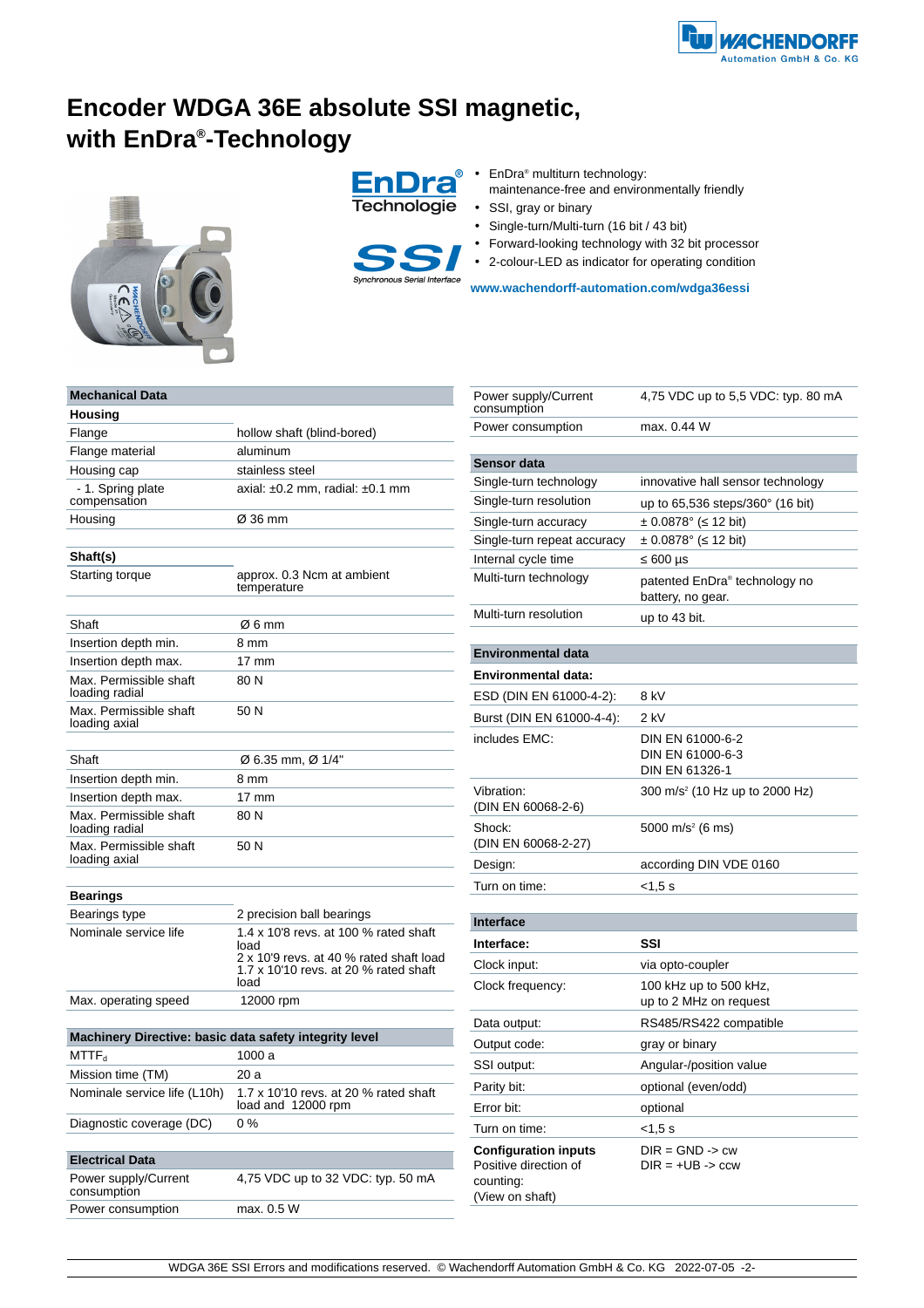

Set to zero: Set: Preset = +UB for 2 s Deaktivate: Preset = GND

**Transmission protocoll SSI Single transmission:**



**Transmission protocol SSI Multipath transmission:**



| LED-behaviour:               |                                                                                |  |  |  |  |  |
|------------------------------|--------------------------------------------------------------------------------|--|--|--|--|--|
| At Start / while booting:    | - red gleam $(< 2.3$ s)                                                        |  |  |  |  |  |
| Malfunction:                 | - constant red gleam $(>2,3 s)$                                                |  |  |  |  |  |
| Normal function:             | - constant green gleam                                                         |  |  |  |  |  |
| No supply:                   | - no gleam                                                                     |  |  |  |  |  |
|                              |                                                                                |  |  |  |  |  |
| General Data                 |                                                                                |  |  |  |  |  |
| Weight                       | approx. 110 g                                                                  |  |  |  |  |  |
| Connections                  | cable or connector outlet                                                      |  |  |  |  |  |
| Protection rating (EN 60529) | Housing: IP65, IP67;<br>shaft sealed: IP65:<br>cable outlet K1: IP40, K6: IP20 |  |  |  |  |  |
| Operating temperature        | -40 °C up to +85 °C                                                            |  |  |  |  |  |
| Storage temperature          | -40 °C up to +100 °C                                                           |  |  |  |  |  |
|                              |                                                                                |  |  |  |  |  |

#### **More Information**

General technical data and safety instructions **http://www.wachendorff-automation.com/gtd Options** 

**http://www.wachendorff-automation.com/acc**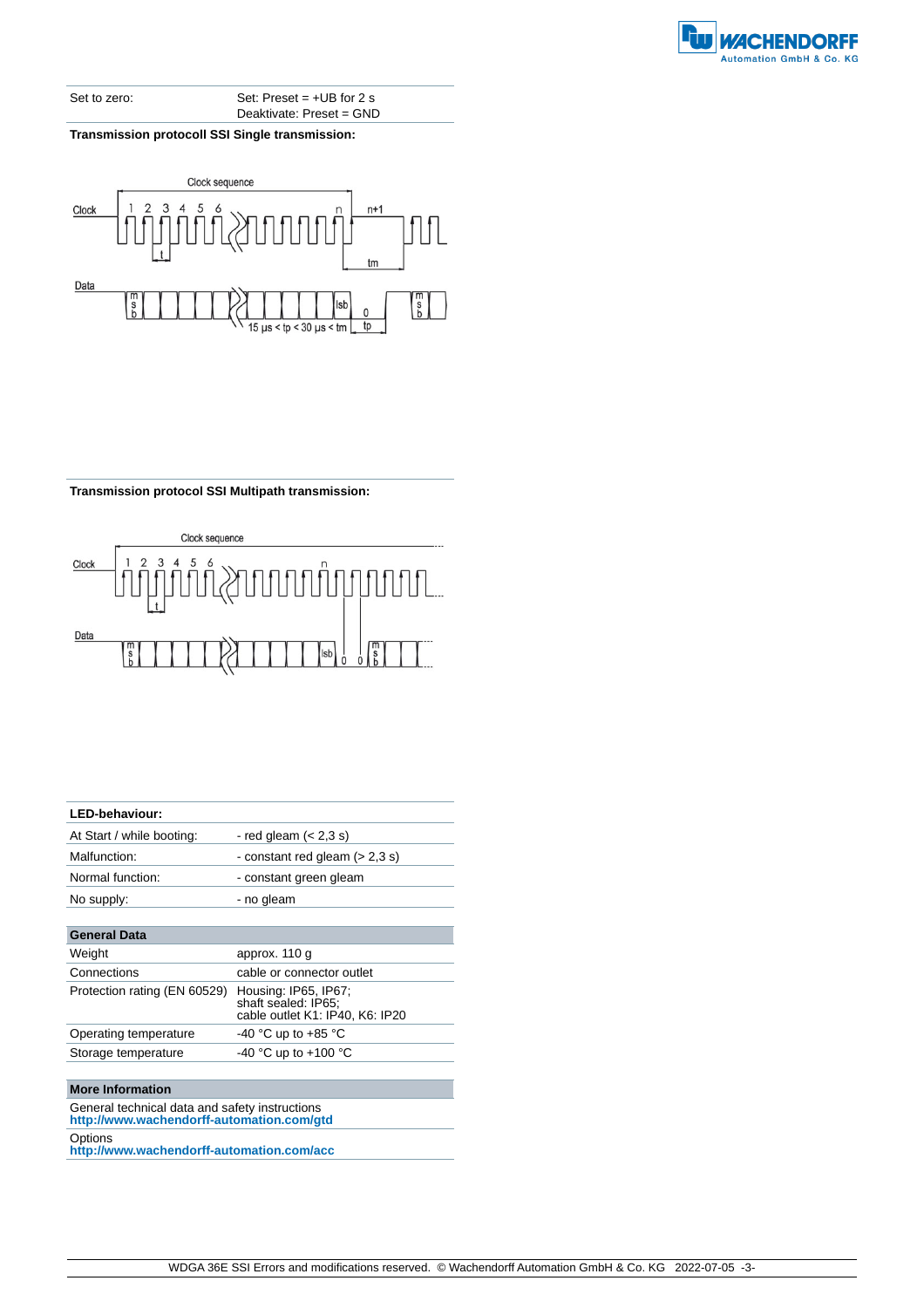

### **Cable connection, L2 axial with 2 m cable**





#### **Description**

**L2** axial, shield connected to encoder housing

| <b>Assignments</b>       |           |  |  |  |  |  |  |  |
|--------------------------|-----------|--|--|--|--|--|--|--|
| L2                       |           |  |  |  |  |  |  |  |
| <b>GND</b>               | <b>WH</b> |  |  |  |  |  |  |  |
| (+) Vcc                  | ΒN        |  |  |  |  |  |  |  |
| SSI CLK+<br>GN           |           |  |  |  |  |  |  |  |
| <b>SSI CLK-</b>          | YF        |  |  |  |  |  |  |  |
| <b>SSI DATA+</b>         | GY        |  |  |  |  |  |  |  |
| PΚ<br><b>SSI DATA-</b>   |           |  |  |  |  |  |  |  |
| <b>PRESET</b>            | <b>BU</b> |  |  |  |  |  |  |  |
| DIR<br>RD                |           |  |  |  |  |  |  |  |
| <b>Shield</b><br>housing |           |  |  |  |  |  |  |  |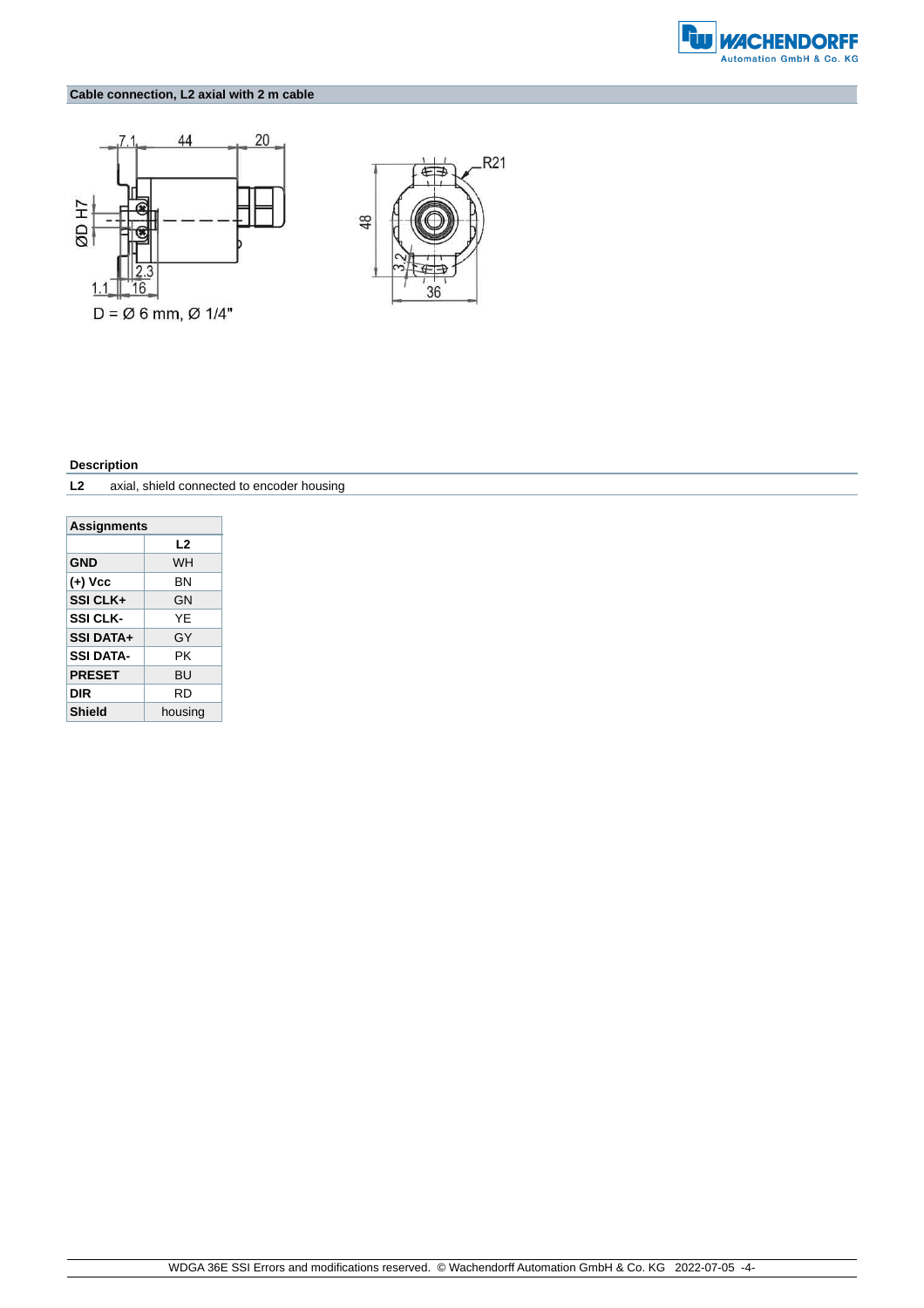

### **Cable connection, L3 radial with 2 m cable**



#### **Description**

**L3** radial, shield connected to encoder housing

| <b>Assignments</b>    |           |  |  |  |  |  |  |  |
|-----------------------|-----------|--|--|--|--|--|--|--|
| L3                    |           |  |  |  |  |  |  |  |
| <b>GND</b>            | <b>WH</b> |  |  |  |  |  |  |  |
| (+) Vcc               | ΒN        |  |  |  |  |  |  |  |
| <b>SSI CLK+</b><br>GN |           |  |  |  |  |  |  |  |
| <b>SSI CLK-</b>       | YF        |  |  |  |  |  |  |  |
| <b>SSI DATA+</b>      | GY        |  |  |  |  |  |  |  |
| <b>SSI DATA-</b>      | PΚ        |  |  |  |  |  |  |  |
| <b>PRESET</b>         | BU        |  |  |  |  |  |  |  |
| <b>DIR</b>            | RD        |  |  |  |  |  |  |  |
| <b>Shield</b>         | housing   |  |  |  |  |  |  |  |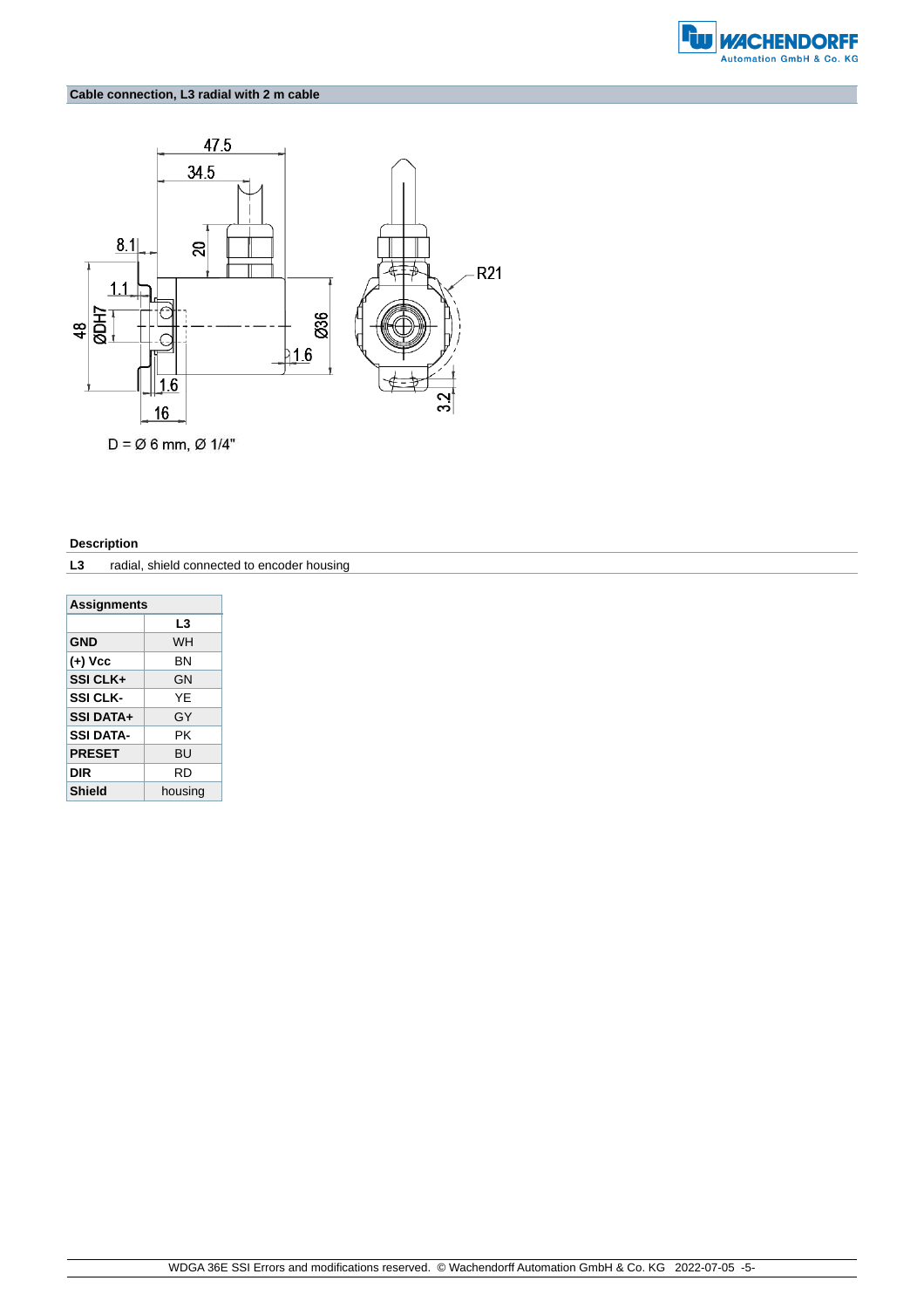

# **Cable connection, K1 radial with 2 m cable (IP40)**





#### **Description**

**K1** radial, shield not connected

| <b>Assignments</b> |               |  |  |  |  |  |  |  |
|--------------------|---------------|--|--|--|--|--|--|--|
| K1                 |               |  |  |  |  |  |  |  |
| <b>GND</b>         | <b>WH</b>     |  |  |  |  |  |  |  |
| (+) Vcc            | ΒN            |  |  |  |  |  |  |  |
| SSI CLK+           | GN            |  |  |  |  |  |  |  |
| <b>SSI CLK-</b>    | YF            |  |  |  |  |  |  |  |
| <b>SSI DATA+</b>   | GY            |  |  |  |  |  |  |  |
| <b>SSI DATA-</b>   | PΚ            |  |  |  |  |  |  |  |
| <b>PRESET</b>      | BU            |  |  |  |  |  |  |  |
| DIR                | RD            |  |  |  |  |  |  |  |
| <b>Shield</b>      | housing n. c. |  |  |  |  |  |  |  |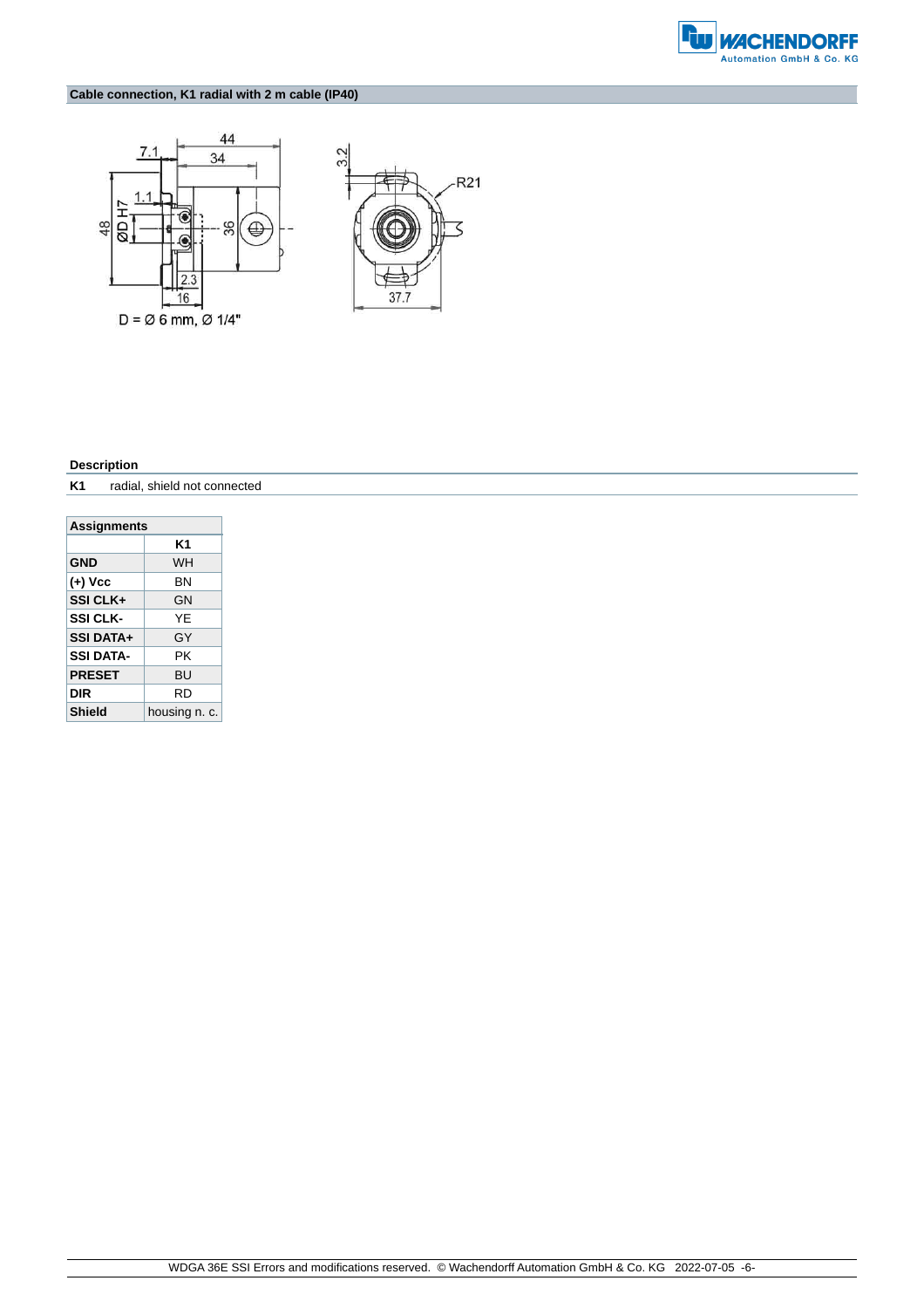

# **Cable connection, K6 axial with 8 cm loose wires, IP20**





#### **Description**

**K6** axial, shield not connected

| <b>Assignments</b> |               |  |  |  |  |  |  |  |
|--------------------|---------------|--|--|--|--|--|--|--|
| K6                 |               |  |  |  |  |  |  |  |
| <b>GND</b>         | <b>WH</b>     |  |  |  |  |  |  |  |
| (+) Vcc<br>ΒN      |               |  |  |  |  |  |  |  |
| SSI CLK+           | GN            |  |  |  |  |  |  |  |
| <b>SSI CLK-</b>    | YF            |  |  |  |  |  |  |  |
| <b>SSI DATA+</b>   | GY            |  |  |  |  |  |  |  |
| SSI DATA-          | PΚ            |  |  |  |  |  |  |  |
| <b>PRESET</b>      | <b>BU</b>     |  |  |  |  |  |  |  |
| DIR                | RD            |  |  |  |  |  |  |  |
| <b>Shield</b>      | housing n. c. |  |  |  |  |  |  |  |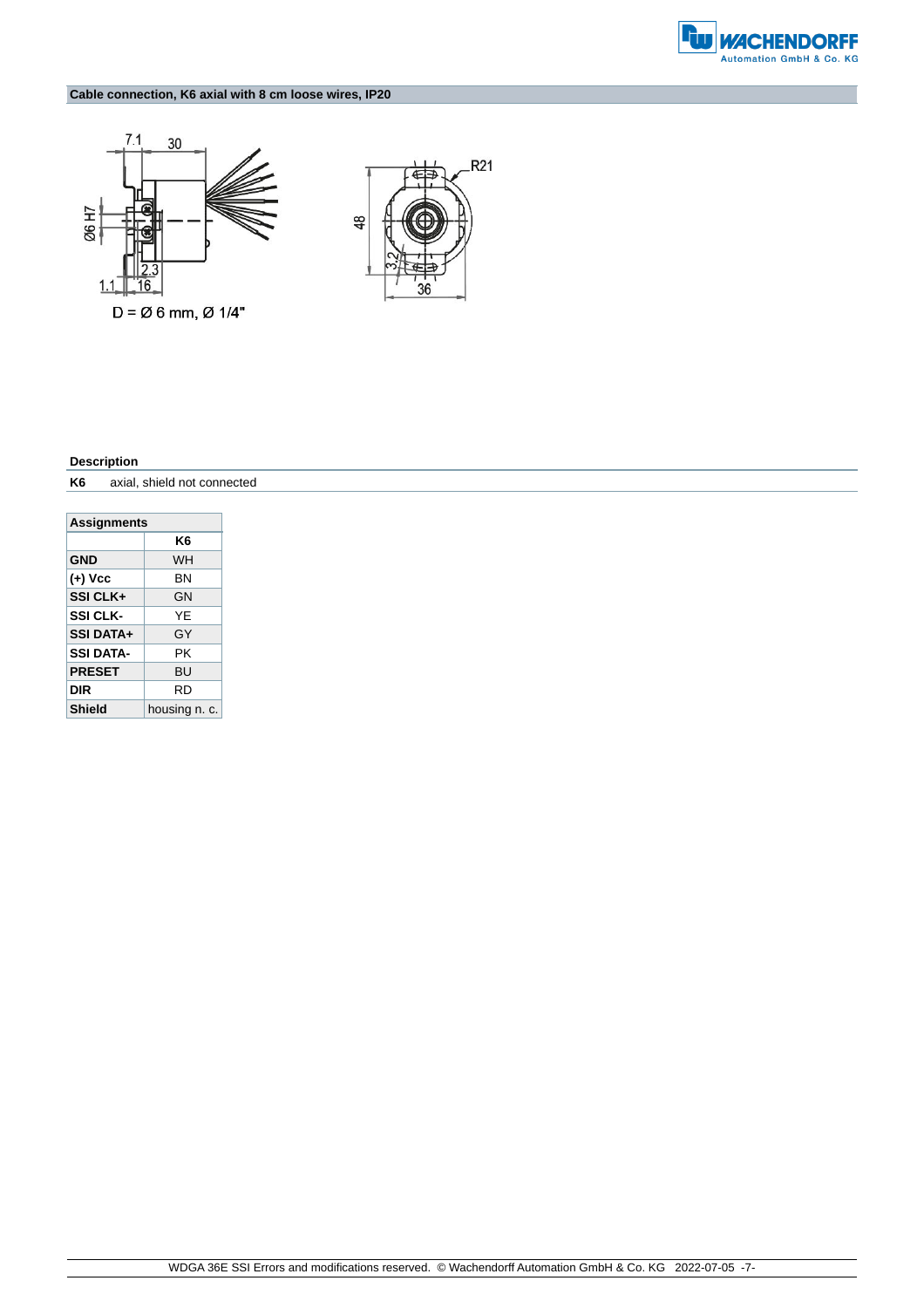

# **Connector, M12x1, CB8, axial, 8-pin**



#### **Description**

**CB8** axial, 8-pin, shield connected to encoder housing

| <b>Assignments</b> |                |  |  |  |  |  |  |
|--------------------|----------------|--|--|--|--|--|--|
|                    | CB8            |  |  |  |  |  |  |
|                    | 8<br>2         |  |  |  |  |  |  |
| <b>GND</b>         | 1              |  |  |  |  |  |  |
| (+) Vcc            | 2              |  |  |  |  |  |  |
| SSI CLK+           | 3              |  |  |  |  |  |  |
| <b>SSI CLK-</b>    | 4              |  |  |  |  |  |  |
| <b>SSI DATA+</b>   | 5              |  |  |  |  |  |  |
| <b>SSI DATA-</b>   | 6              |  |  |  |  |  |  |
| <b>PRESET</b>      | $\overline{7}$ |  |  |  |  |  |  |
| DIR                | 8              |  |  |  |  |  |  |
| <b>Shield</b>      | housing        |  |  |  |  |  |  |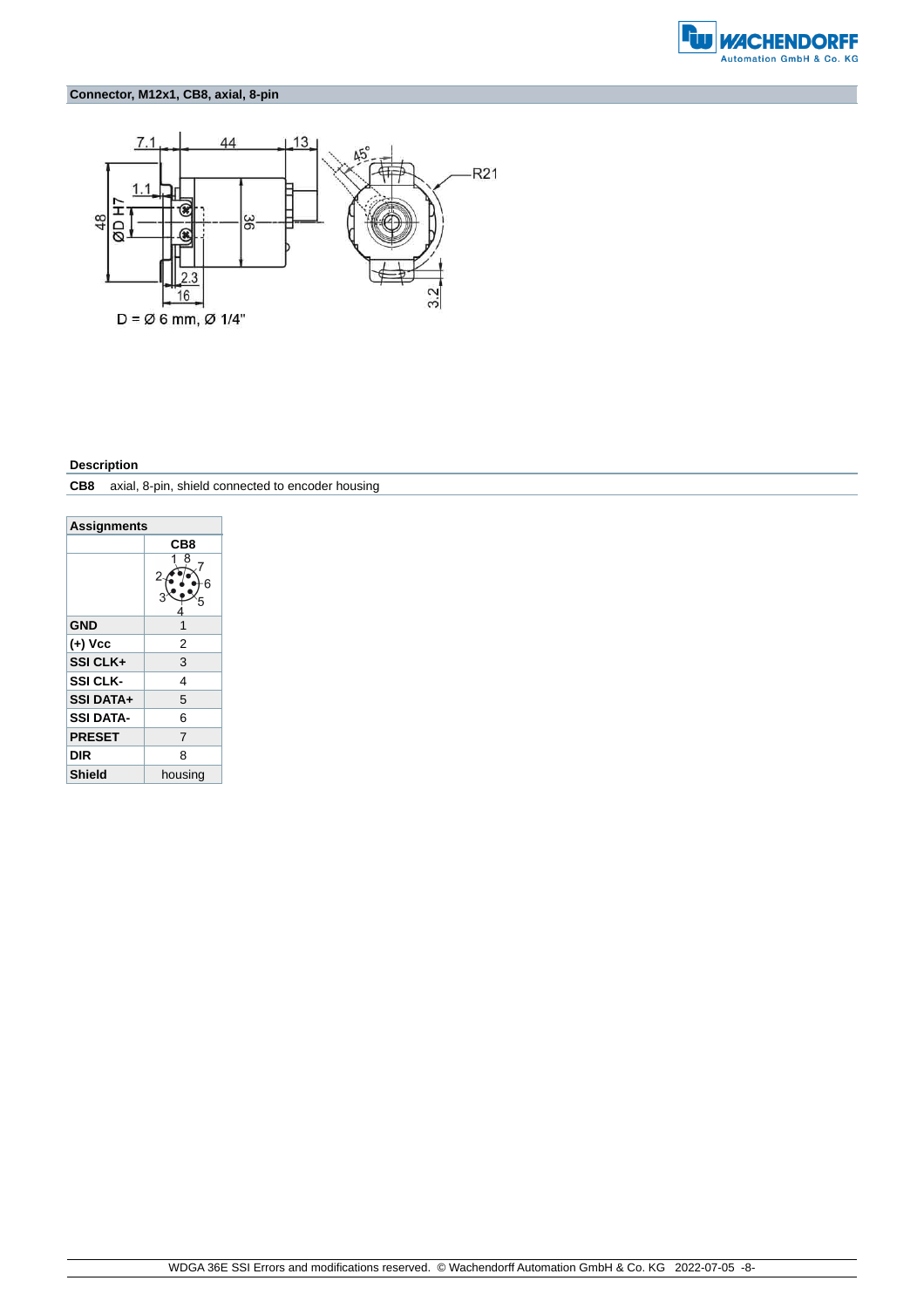

# **Connector, M12x1 CC8 radial, 8-pin**



#### **Description**

**CC8** radial, 8-pin, shield connected to encoder housing

| <b>Assignments</b> |             |  |  |  |  |  |  |
|--------------------|-------------|--|--|--|--|--|--|
|                    | CC8         |  |  |  |  |  |  |
|                    | 8<br>2<br>6 |  |  |  |  |  |  |
| <b>GND</b>         | 1           |  |  |  |  |  |  |
| (+) Vcc            | 2           |  |  |  |  |  |  |
| SSI CLK+           | 3           |  |  |  |  |  |  |
| <b>SSI CLK-</b>    | 4           |  |  |  |  |  |  |
| <b>SSI DATA+</b>   | 5           |  |  |  |  |  |  |
| <b>SSI DATA-</b>   | 6           |  |  |  |  |  |  |
| <b>PRESET</b>      | 7           |  |  |  |  |  |  |
| DIR                | 8           |  |  |  |  |  |  |
| <b>Shield</b>      | housing     |  |  |  |  |  |  |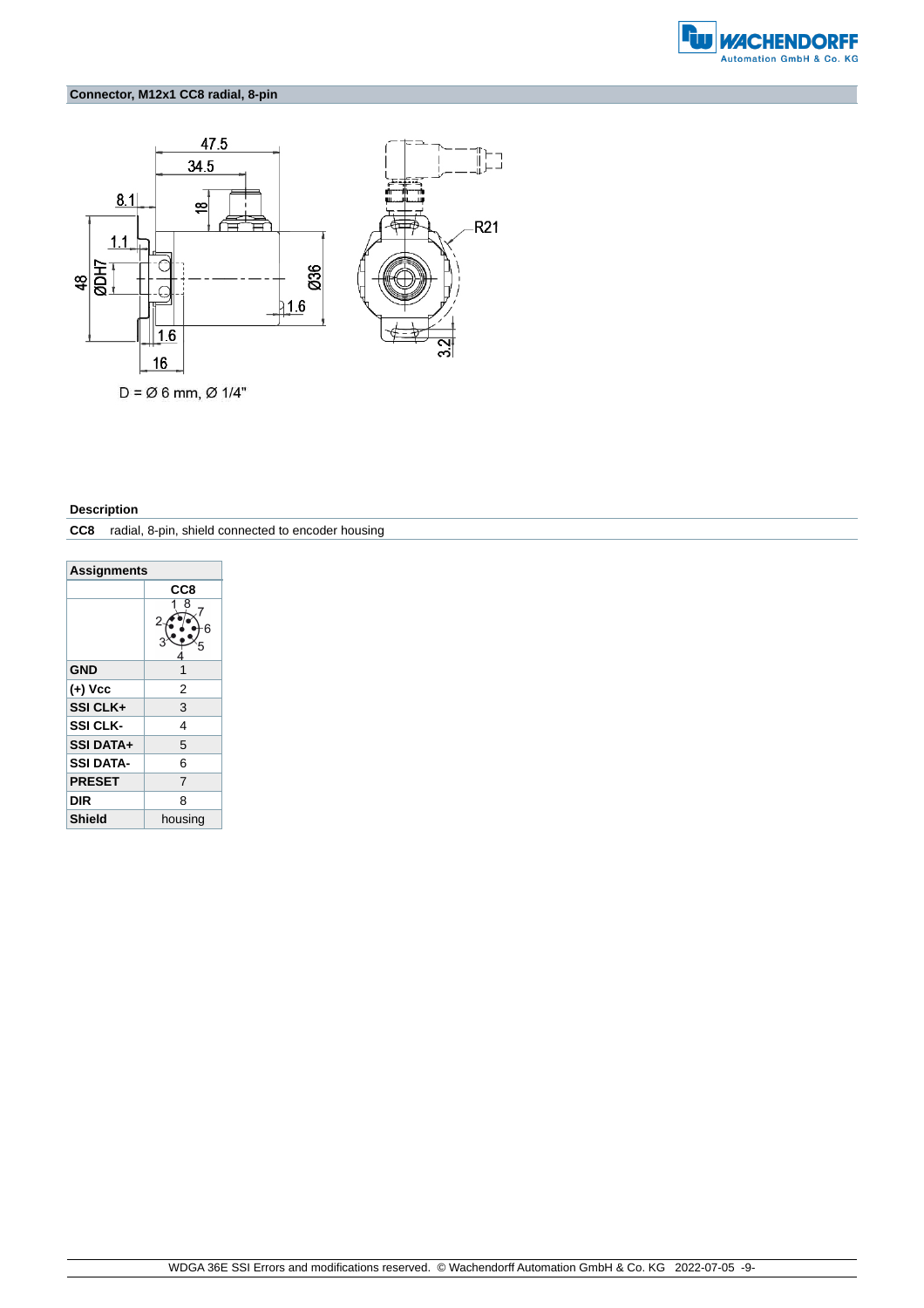

| Example Order No. Type |                                                                                   |    |    |    |    |   |   |                 |                 |                 | Your encoder      |  |
|------------------------|-----------------------------------------------------------------------------------|----|----|----|----|---|---|-----------------|-----------------|-----------------|-------------------|--|
| WDGA 36E               | WDGA 36E                                                                          |    |    |    |    |   |   |                 |                 | WDGA 36E        |                   |  |
|                        |                                                                                   |    |    |    |    |   |   |                 |                 |                 |                   |  |
|                        | <b>Shaft</b>                                                                      |    |    |    |    |   |   | Order key       |                 |                 |                   |  |
| 06                     | Ø6mm                                                                              |    |    |    |    |   |   |                 |                 | 06              |                   |  |
|                        | Ø 6.35 mm Ø 1/4"                                                                  |    |    |    |    |   |   |                 | 2Z              |                 |                   |  |
|                        |                                                                                   |    |    |    |    |   |   |                 |                 |                 |                   |  |
|                        | <b>Single-turn Resolution</b>                                                     |    |    |    |    |   |   |                 |                 | Order key       |                   |  |
| 12                     | Single-turn resolution 1 bit up to 16 bit: (e. G. 12 bit)                         |    |    |    |    |   |   |                 |                 | 12              |                   |  |
|                        |                                                                                   |    |    |    |    |   |   |                 |                 |                 |                   |  |
|                        | <b>Multi-turn Resolution</b>                                                      |    |    |    |    |   |   |                 | Order key       |                 |                   |  |
| 12                     | Multi-turn up to 43 bit (e. G. 12 bit)                                            |    |    |    |    |   |   |                 |                 | 12              |                   |  |
|                        | No Multi-turn = $00$                                                              |    |    |    |    |   |   |                 |                 |                 |                   |  |
|                        | Data protocol                                                                     |    |    |    |    |   |   |                 |                 | Order key       |                   |  |
| SI                     | SSI                                                                               |    |    |    |    |   |   |                 |                 | SI              |                   |  |
|                        |                                                                                   |    |    |    |    |   |   |                 |                 |                 |                   |  |
|                        | <b>Software</b>                                                                   |    |    |    |    |   |   |                 | Order key       |                 |                   |  |
| A                      | up to date release                                                                |    |    |    |    |   |   |                 |                 | Α               |                   |  |
|                        |                                                                                   |    |    |    |    |   |   |                 |                 |                 |                   |  |
|                        | Code                                                                              |    |    |    |    |   |   |                 | Order key       |                 |                   |  |
| B                      | binary                                                                            |    |    |    |    |   |   |                 |                 | B               |                   |  |
|                        | gray                                                                              |    |    |    |    |   |   |                 |                 | G               |                   |  |
|                        |                                                                                   |    |    |    |    |   |   |                 |                 |                 |                   |  |
|                        | <b>Power supply</b>                                                               |    |    |    |    |   |   |                 | Order key       |                 |                   |  |
| $\mathbf 0$            | 4.75 V up to 32 V (standard)                                                      |    |    |    |    |   |   |                 |                 | 0               |                   |  |
|                        | 4.75 V up to 5.5 V                                                                |    |    |    |    |   |   |                 |                 | $\mathbf{1}$    |                   |  |
|                        |                                                                                   |    |    |    |    |   |   |                 |                 |                 |                   |  |
|                        | <b>Galvanic isolation</b>                                                         |    |    |    |    |   |   |                 | Order key       |                 |                   |  |
| 1                      | yes                                                                               |    |    |    |    |   |   |                 |                 | $\mathbf{1}$    |                   |  |
|                        |                                                                                   |    |    |    |    |   |   |                 |                 |                 |                   |  |
|                        | <b>Electrical connections</b>                                                     |    |    |    |    |   |   |                 | Order key       |                 |                   |  |
|                        | Cable:                                                                            |    |    |    |    |   |   |                 |                 |                 |                   |  |
|                        | axial, shield connected to encoder housing, with 2 m cable, IP67                  |    |    |    |    |   |   |                 |                 | L2              |                   |  |
|                        | radial, shield connected to encoder housing, with 2 m cable, IP67                 |    |    |    |    |   |   |                 |                 | L <sub>3</sub>  |                   |  |
|                        | radial, shield not connected, with 2 m cable, IP40                                |    |    |    |    |   |   |                 |                 | K <sub>1</sub>  |                   |  |
| CB <sub>8</sub>        | axial, shield not connected, IP20, with 8 cm loose wires                          |    |    |    |    |   |   |                 | K <sub>6</sub>  |                 |                   |  |
|                        |                                                                                   |    |    |    |    |   |   |                 |                 |                 |                   |  |
|                        | <b>Connector:</b>                                                                 |    |    |    |    |   |   |                 |                 |                 |                   |  |
|                        | sensor-connector, M12x1, 8-pin, axial, IP67, shield connected to encoder housing  |    |    |    |    |   |   | CB <sub>8</sub> |                 |                 |                   |  |
|                        | sensor-connector, M12x1, 8-pin, radial, IP67, shield connected to encoder housing |    |    |    |    |   |   |                 | CC <sub>8</sub> |                 |                   |  |
|                        |                                                                                   |    |    |    |    |   |   |                 |                 |                 |                   |  |
|                        |                                                                                   |    |    |    |    |   |   |                 |                 |                 |                   |  |
| Example Order No.      | WDGA 36E                                                                          | 06 | 12 | 12 | SI | A | В | 0               | 1               | CB <sub>8</sub> |                   |  |
|                        |                                                                                   |    |    |    |    |   |   |                 |                 |                 |                   |  |
|                        | WDGA 36E                                                                          |    |    |    |    |   |   |                 |                 |                 | Example Order No. |  |